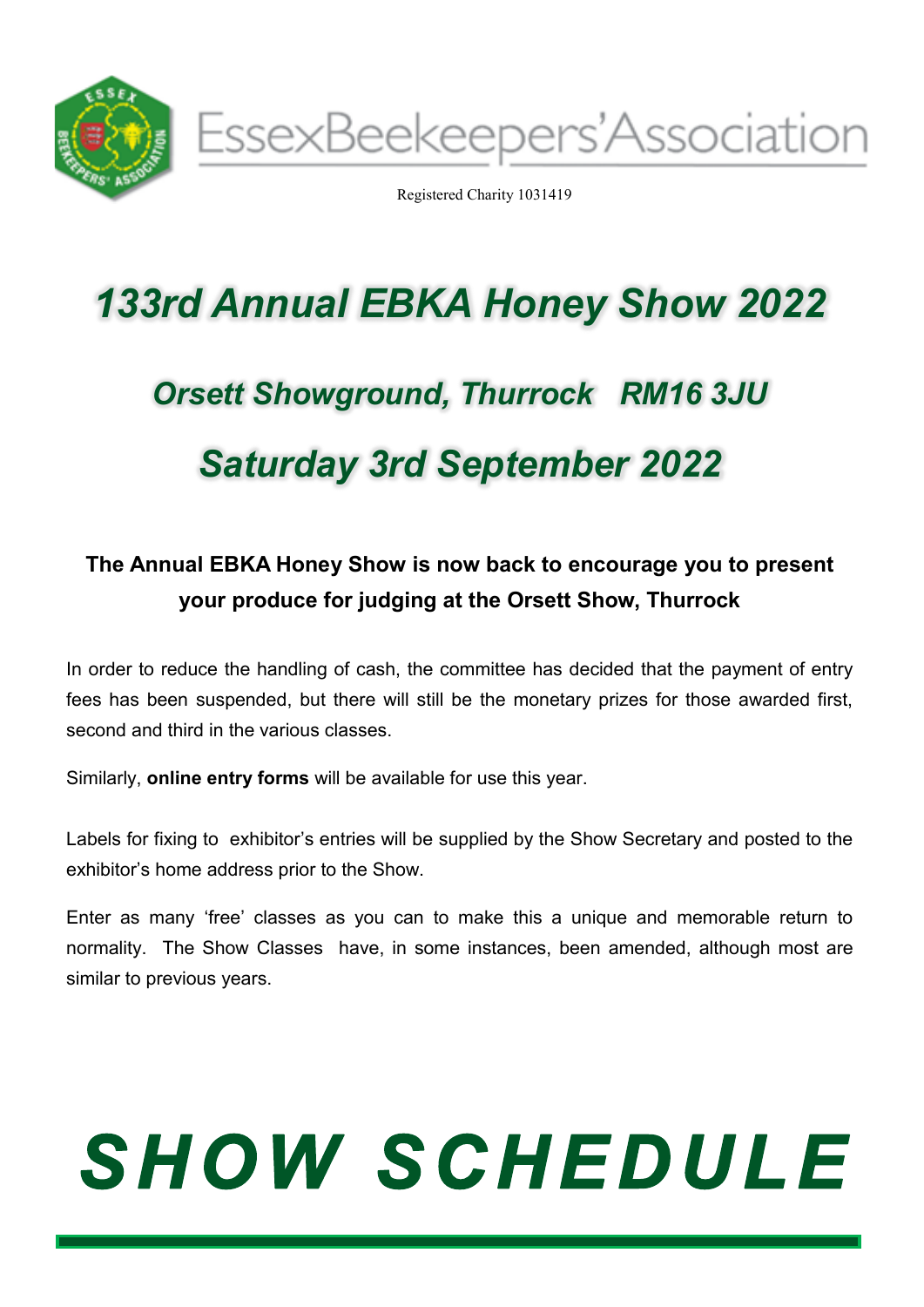# **Important things you need to know**

# **Entries should be delivered for setting up by 11am on Friday 2nd September.**

## **Setting up of exhibits from 9am to 12noon**

Entries will be judged on the 2nd, and all entries must be collected at the close of the show on Saturday 3rd.

| <b>JUDGES:</b>                        | Sue Carter and Bill Fisher.                                                                                         |  |
|---------------------------------------|---------------------------------------------------------------------------------------------------------------------|--|
| <b>SHOW SECRETARY:</b>                | Michael Webb. - chairscebka1@virginmedia.com                                                                        |  |
| <b>RECIPES:</b>                       | Use only those in this Show Schedule.<br>Take careful note of measurements as they are only in metric.              |  |
| <b>DELIVERY OF</b><br><b>ENTRIES:</b> | All entries should be delivered to the EBKA marquee at the<br>Orsett Showground RM16 3JU on Friday 2nd September by |  |
|                                       | 11.00am at the latest.                                                                                              |  |
|                                       | Divisions may wish to collate members' entries beforehand and bring them to                                         |  |
|                                       | the showground in order to assist and reduce the number of contacts.                                                |  |

| <b>ENTRY FORMS:</b>              | To be completed online at www.ebka.org by Friday 26th August 2022.          |
|----------------------------------|-----------------------------------------------------------------------------|
| <b>ENTRY FEES:</b>               | No entry fees are being charged this year.                                  |
| <b>TROPHY</b><br><b>WINNERS:</b> | Trophies will be presented by the EBKA President at the 2022<br>Conference. |

#### **Prize-winners from the 2019 show are asked to bring their trophies to the beekeeping marquee on Friday 2nd September. Should this prove difficult, please contact the Show Secretary.**

# **Labelling Regulations**

### **HONEY:**

For the purpose of the this show all classes requiring the Exhibitor's own labels must comply with the following requirements which must all appear on the **same** label:-

- 1) The word HONEY which may be prefixed with the type of honey and/or area of origin. e.g. *Essex Honey*.
- 2) The metric weight must appear figures to be at least 4mm high for 454 & 227g weights. If the imperial weight is shown it must be in close proximity to the metric and be less prominent. The 'e' symbol if used will be ignored.
- 3) Your name and address must appear on the label.
- 4) The country of origin must be shown on the label. e.g. 'Produce of the U.K' The country name alone at the end of your address is not sufficient.
- 5) A 'best before' date must appear on the label (suggest 2-5 years), **or,** an indication of where it can be found e.g. for 'best before' see base of jar. If the date is given in full i.e. date, month and year there is no need for a lot number.

### **OTHER PRODUCE FOR SALE:**

Beeswax, candles and polish, etc. must comply with the statutory warning labels appropriate to the product.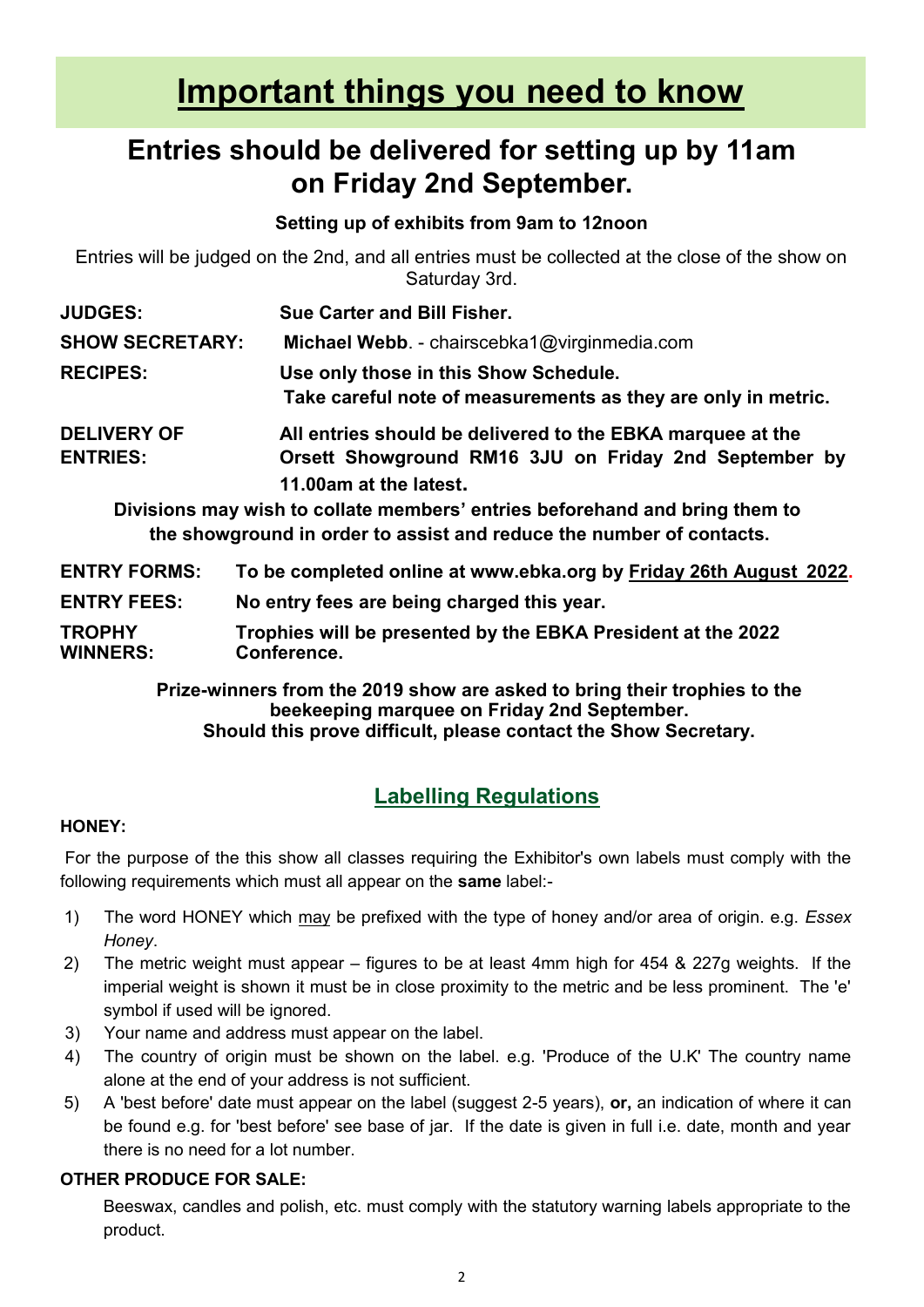# **EBKA SHOW CLASSES**

# **For all classes make careful note of the relevant instructions within the Rules**

|                                                                                         | <b>GIFT Classes</b><br>1 to $3$                                                                                                                                                                                                                                                                                                                                                                                                                                                                                                                                                                                                                                                                                                                    | <b>Rules 2 and 7 in particular apply:</b> Exhibits will either be donated to St Francis<br>Hospice or given to support the show. Your own labels must be supplied (but not<br>stuck on jars and sections).                                                                                                                                                                                    |  |  |  |
|-----------------------------------------------------------------------------------------|----------------------------------------------------------------------------------------------------------------------------------------------------------------------------------------------------------------------------------------------------------------------------------------------------------------------------------------------------------------------------------------------------------------------------------------------------------------------------------------------------------------------------------------------------------------------------------------------------------------------------------------------------------------------------------------------------------------------------------------------------|-----------------------------------------------------------------------------------------------------------------------------------------------------------------------------------------------------------------------------------------------------------------------------------------------------------------------------------------------------------------------------------------------|--|--|--|
| One section of comb honey.<br>1                                                         |                                                                                                                                                                                                                                                                                                                                                                                                                                                                                                                                                                                                                                                                                                                                                    |                                                                                                                                                                                                                                                                                                                                                                                               |  |  |  |
|                                                                                         | $\mathbf 2$                                                                                                                                                                                                                                                                                                                                                                                                                                                                                                                                                                                                                                                                                                                                        | One 454g jar of clear honey, any colour.                                                                                                                                                                                                                                                                                                                                                      |  |  |  |
|                                                                                         | 3                                                                                                                                                                                                                                                                                                                                                                                                                                                                                                                                                                                                                                                                                                                                                  | One 454g jar of crystallised honey, natural or soft set.                                                                                                                                                                                                                                                                                                                                      |  |  |  |
|                                                                                         |                                                                                                                                                                                                                                                                                                                                                                                                                                                                                                                                                                                                                                                                                                                                                    |                                                                                                                                                                                                                                                                                                                                                                                               |  |  |  |
|                                                                                         | <b>Rules 6 and 7 in particular apply:</b> (6) When a class requires the staging of more<br>than one exhibit of the same kind, the containers (when used) and the exhibits shall be<br>matching in all respects, however mould marks are not relevant.<br><b>MISCELLANEOUS</b><br>(7) Extracted honey must be exhibited in clear squat glass jars of British Standard<br>pattern, which must contain a minimum of 454g of honey, and must be closed with<br>Classes 4 - 13<br>standard lacquered commercial or white plastic screw caps. Frames for extraction<br>must be in a bee-tight showcase without lacing or edging. Sections to be shown in<br>cases, glazed on each side, laced if desired to show a clear central area of 80mm x<br>80mm. |                                                                                                                                                                                                                                                                                                                                                                                               |  |  |  |
|                                                                                         | 4                                                                                                                                                                                                                                                                                                                                                                                                                                                                                                                                                                                                                                                                                                                                                  | One pair of comb honey sections.                                                                                                                                                                                                                                                                                                                                                              |  |  |  |
|                                                                                         | 5                                                                                                                                                                                                                                                                                                                                                                                                                                                                                                                                                                                                                                                                                                                                                  | One frame, any size, of extractable honey.                                                                                                                                                                                                                                                                                                                                                    |  |  |  |
|                                                                                         | 6                                                                                                                                                                                                                                                                                                                                                                                                                                                                                                                                                                                                                                                                                                                                                  | Two 454g jars of light clear honey.                                                                                                                                                                                                                                                                                                                                                           |  |  |  |
|                                                                                         | $\overline{7}$                                                                                                                                                                                                                                                                                                                                                                                                                                                                                                                                                                                                                                                                                                                                     | Two 454g jars of medium clear honey.                                                                                                                                                                                                                                                                                                                                                          |  |  |  |
|                                                                                         | 8                                                                                                                                                                                                                                                                                                                                                                                                                                                                                                                                                                                                                                                                                                                                                  | Two 454g jars of dark clear honey.                                                                                                                                                                                                                                                                                                                                                            |  |  |  |
|                                                                                         | 9                                                                                                                                                                                                                                                                                                                                                                                                                                                                                                                                                                                                                                                                                                                                                  | Two 454g jars of crystallised honey, natural set.                                                                                                                                                                                                                                                                                                                                             |  |  |  |
|                                                                                         | 10                                                                                                                                                                                                                                                                                                                                                                                                                                                                                                                                                                                                                                                                                                                                                 | Two 454g jars of crystallised honey, soft set.                                                                                                                                                                                                                                                                                                                                                |  |  |  |
|                                                                                         | <b>11A</b>                                                                                                                                                                                                                                                                                                                                                                                                                                                                                                                                                                                                                                                                                                                                         | One plastic container of cut comb honey, not set or crystallised, between 200g &<br>255g (gross wt).                                                                                                                                                                                                                                                                                          |  |  |  |
|                                                                                         | 11B                                                                                                                                                                                                                                                                                                                                                                                                                                                                                                                                                                                                                                                                                                                                                | One plastic container of crystallised cut comb honey, between 200g & 255g (gross wt).                                                                                                                                                                                                                                                                                                         |  |  |  |
|                                                                                         | 12                                                                                                                                                                                                                                                                                                                                                                                                                                                                                                                                                                                                                                                                                                                                                 | Two jars of chunk honey in 454g jars.                                                                                                                                                                                                                                                                                                                                                         |  |  |  |
|                                                                                         | 13                                                                                                                                                                                                                                                                                                                                                                                                                                                                                                                                                                                                                                                                                                                                                 | One cake of beeswax, not less than 454g in weight, and not less than 25 mm thick                                                                                                                                                                                                                                                                                                              |  |  |  |
| <b>MEAD Classes -</b><br>natural cork, or cork with tops of white plastic.<br>$14 - 15$ |                                                                                                                                                                                                                                                                                                                                                                                                                                                                                                                                                                                                                                                                                                                                                    | Rules 8 & 10 in particular apply: (8) Mead is to be made of honey and water by a<br>process of fermentation and exhibited in clear glass bottles having a capacity of 75cl<br>and free from any lettering and other marking. Stoppers must be flanged - either<br>(10) Neither alcohol nor flavouring may be added to mead, but additions such as<br>acids, nutrients and tannin may be used. |  |  |  |
|                                                                                         | 14                                                                                                                                                                                                                                                                                                                                                                                                                                                                                                                                                                                                                                                                                                                                                 | One bottle of sweet mead.                                                                                                                                                                                                                                                                                                                                                                     |  |  |  |
|                                                                                         | 15                                                                                                                                                                                                                                                                                                                                                                                                                                                                                                                                                                                                                                                                                                                                                 | One bottle of dry mead.                                                                                                                                                                                                                                                                                                                                                                       |  |  |  |
|                                                                                         | <b>HONEY Classes</b><br>$16 - 18$                                                                                                                                                                                                                                                                                                                                                                                                                                                                                                                                                                                                                                                                                                                  | Rule 16 in particular applies:<br>Classes 16, 17 and 18 are only for beekeepers who<br>have kept bees for less than five years.                                                                                                                                                                                                                                                               |  |  |  |
|                                                                                         | 16                                                                                                                                                                                                                                                                                                                                                                                                                                                                                                                                                                                                                                                                                                                                                 | Two 454g jars light clear honey.                                                                                                                                                                                                                                                                                                                                                              |  |  |  |
|                                                                                         | 17                                                                                                                                                                                                                                                                                                                                                                                                                                                                                                                                                                                                                                                                                                                                                 | Two 454g jars of medium clear honey.                                                                                                                                                                                                                                                                                                                                                          |  |  |  |
|                                                                                         | 18                                                                                                                                                                                                                                                                                                                                                                                                                                                                                                                                                                                                                                                                                                                                                 | Two 454g jars of dark clear honey.                                                                                                                                                                                                                                                                                                                                                            |  |  |  |
|                                                                                         | <b>NOVICE Classes</b><br>$19 - 21$                                                                                                                                                                                                                                                                                                                                                                                                                                                                                                                                                                                                                                                                                                                 | Rule 4 in particular applies:<br>A novice is an exhibitor in one of the 3 novice<br>classes who has not before won a prize in the EBKA Annual Essex Show for the<br>specific novice class entered i.e. clear honey, set honey or wax.                                                                                                                                                         |  |  |  |
|                                                                                         |                                                                                                                                                                                                                                                                                                                                                                                                                                                                                                                                                                                                                                                                                                                                                    |                                                                                                                                                                                                                                                                                                                                                                                               |  |  |  |
|                                                                                         | 19                                                                                                                                                                                                                                                                                                                                                                                                                                                                                                                                                                                                                                                                                                                                                 | Two 454g jars of clear honey, any colour.                                                                                                                                                                                                                                                                                                                                                     |  |  |  |
|                                                                                         | 20                                                                                                                                                                                                                                                                                                                                                                                                                                                                                                                                                                                                                                                                                                                                                 | Two 454g jars of crystallised honey, natural or soft set.                                                                                                                                                                                                                                                                                                                                     |  |  |  |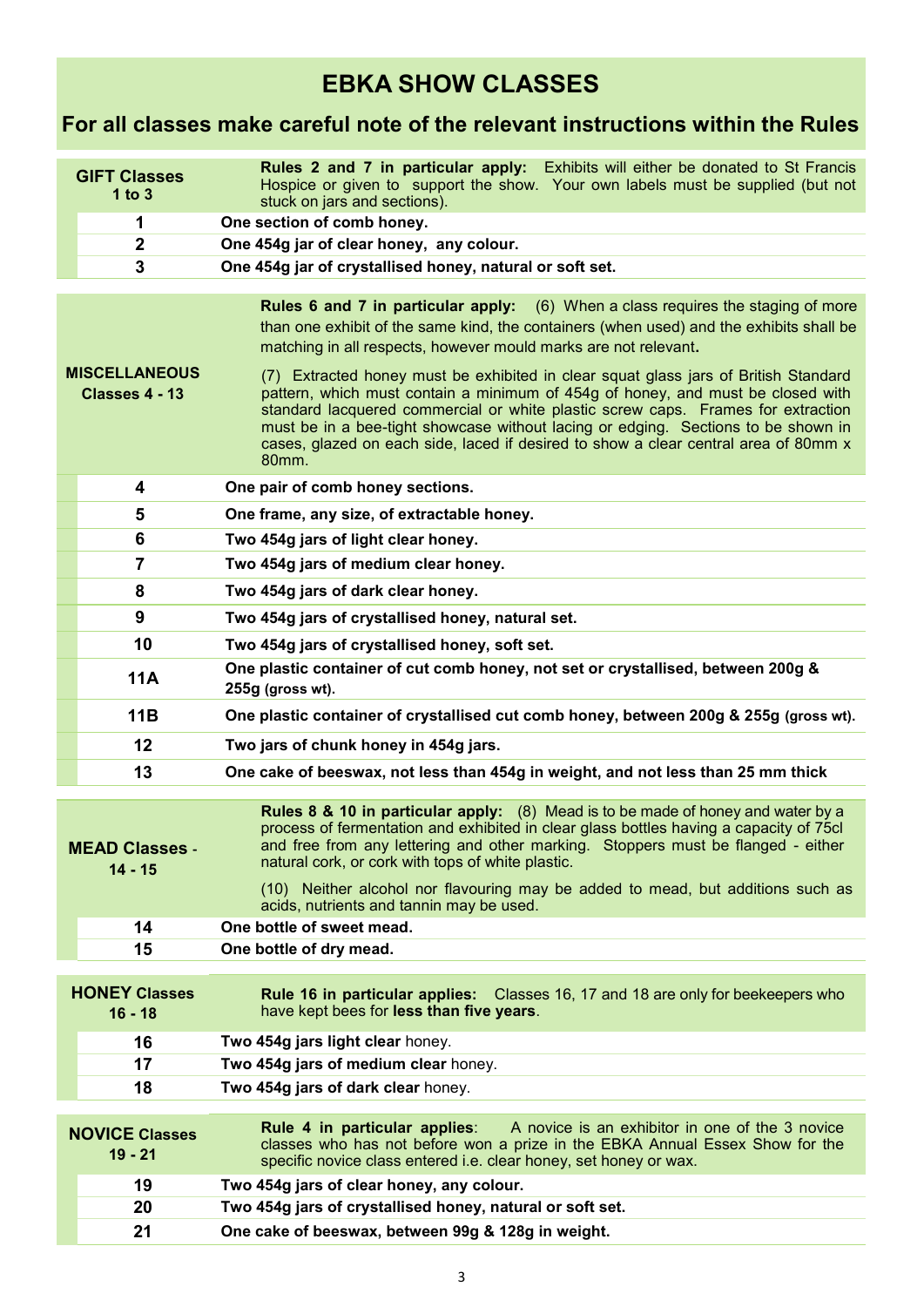| <b>CAKES</b><br><b>Classes 22 - 25</b> | See recipes at end of schedule.                                                                                                                                                                                                                                                                                                                                |
|----------------------------------------|----------------------------------------------------------------------------------------------------------------------------------------------------------------------------------------------------------------------------------------------------------------------------------------------------------------------------------------------------------------|
| 22                                     | One Honey Fruit cake.                                                                                                                                                                                                                                                                                                                                          |
| 23                                     | <b>Six Honey Nut Cookies</b>                                                                                                                                                                                                                                                                                                                                   |
| 24                                     | <b>Spiced Honey Drizzle Cake</b>                                                                                                                                                                                                                                                                                                                               |
| 25                                     | <b>Four Apricot and Honey Scones.</b>                                                                                                                                                                                                                                                                                                                          |
| <b>JUNIOR Classes</b><br>$26 - 28$     | <b>Rule 5 in particular applies:</b> The upper age limit in junior classes is sixteen years.<br>See recipes at end of schedule.                                                                                                                                                                                                                                |
| 26                                     | One Honey Fruit cake.                                                                                                                                                                                                                                                                                                                                          |
| 27                                     | <b>Six Honey Nut Cookies.</b>                                                                                                                                                                                                                                                                                                                                  |
| 28                                     | <b>Spiced Honey Drizzle Cake</b>                                                                                                                                                                                                                                                                                                                               |
| <b>CONFECTIONERY</b>                   |                                                                                                                                                                                                                                                                                                                                                                |
| <b>Classes 29 - 31</b>                 | See recipes at end of schedule                                                                                                                                                                                                                                                                                                                                 |
| 29                                     | Six pieces of honey fudge.                                                                                                                                                                                                                                                                                                                                     |
| 30                                     | Six pieces of honey cinder toffee.                                                                                                                                                                                                                                                                                                                             |
| 31                                     | Honey and Malt wholemeal loaf                                                                                                                                                                                                                                                                                                                                  |
|                                        |                                                                                                                                                                                                                                                                                                                                                                |
| <b>JUNIOR</b>                          | Rule 5 in particular applies:<br>The upper age limit in junior classes is sixteen years.                                                                                                                                                                                                                                                                       |
| 32                                     | A poster about beekeeping.                                                                                                                                                                                                                                                                                                                                     |
| 33                                     | Divisional composite Class to be shown by no fewer than three members of any one<br>Division: - one cake of beeswax, 99g to 128g,<br>and three of the following:<br>- one 454g jar of clear honey, any colour; - one 454g jar of crystallised honey natural<br>set; - one section of honey; - one shallow comb for extraction; - flowers made from<br>beeswax. |
| 34                                     | Decorative display of honey products, beeswax items, (mead optional). Base not to<br>exceed 50cm x 35cm. Weight of honey to be not less than 2.73kg (6lb). Jars of any shape<br>or size may be used. Beeswax wraps not accepted.                                                                                                                               |
| 35                                     | A pair of candles made of beeswax by casting in a mould. (one to be lit by the judge).                                                                                                                                                                                                                                                                         |
| 36                                     | A pair of candles made of beeswax by any method other than casting in a mould (one<br>to be lit by the judge).                                                                                                                                                                                                                                                 |
| 37                                     | A practical invention by the exhibitor directly related to beekeeping and not previ-<br>ously given an award in a honey show. No live bees.<br>A typed description for use of the device to accompany the exhibit.                                                                                                                                             |
| <b>HONEY</b>                           | Rules 6, 7 and 15 in particular apply: All labels must comply with the relevant<br>legislation relating to sales to the public. See 'Labelling Regulations' on page 2 of<br>this Schedule.                                                                                                                                                                     |
| 38                                     | Twelve 454g jars of clear honey all one colour; all jars to be labelled with<br>exhibitor's own label. Attractiveness will be taken into account.                                                                                                                                                                                                              |
| 39                                     | Twelve 454g jars of naturally crystallised or soft set honey all one colour; all jars<br>to be labelled with exhibitor's own label.<br>Attractiveness will be taken into<br>account.                                                                                                                                                                           |
| <b>JUNIOR</b>                          | Rule 5 applies: The upper age limit in junior classes is sixteen years.                                                                                                                                                                                                                                                                                        |
| 40                                     | One colour photograph UNMOUNTED of any size related to beekeeping – not judged on<br>photo excellence.                                                                                                                                                                                                                                                         |
| 41                                     | One colour photograph UNMOUNTED of any size related to beekeeping - not judged on<br>photo excellence.                                                                                                                                                                                                                                                         |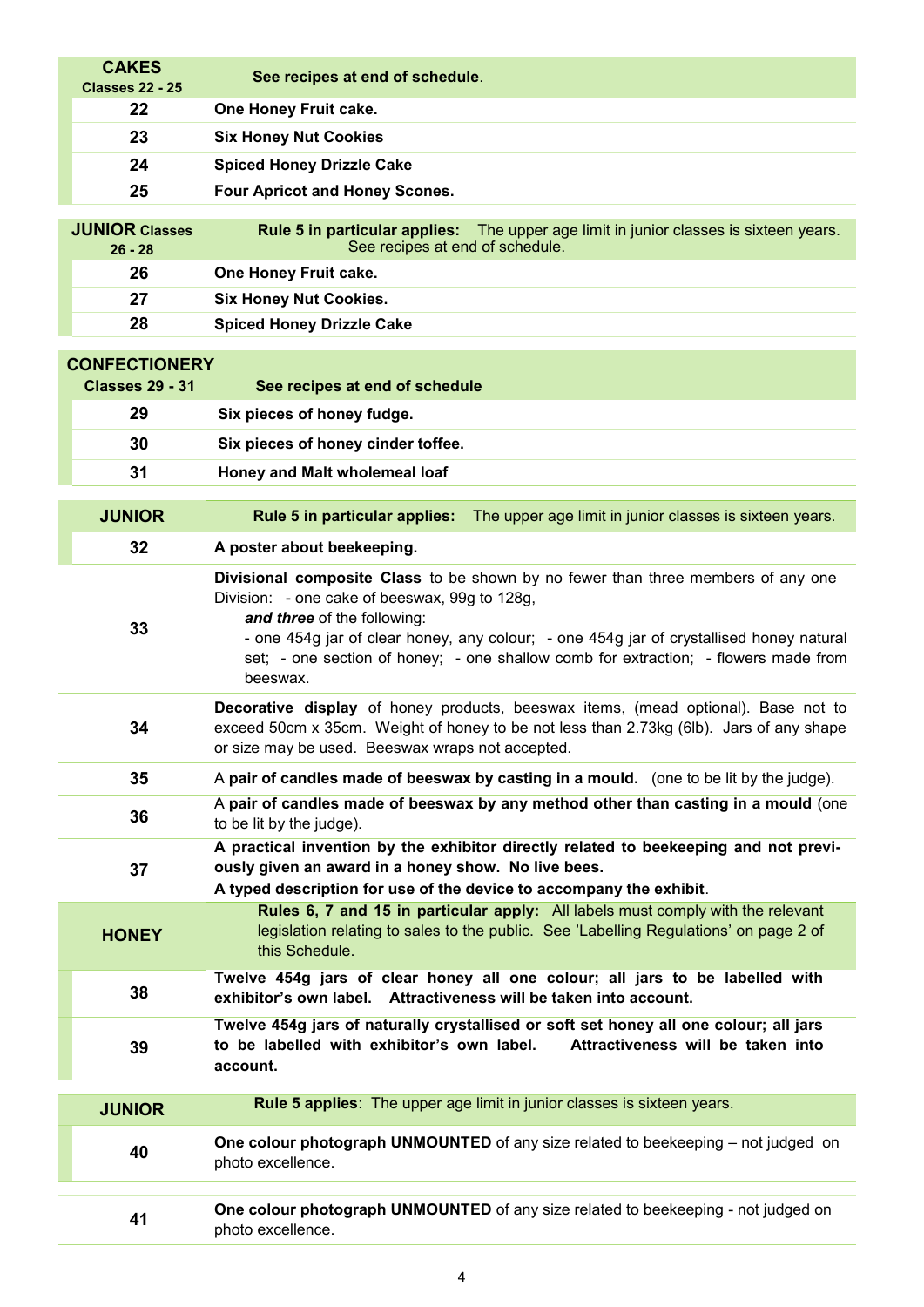| <b>MELOMEL &amp;</b><br><b>METHEGLIN</b><br><b>Classes 42 - 45</b> | <b>Rules 8, 9 &amp; 10 in particular apply:</b> Melomel & Metheglin to conform to the same<br>display rules as mead (see Rule 8) but a label is to be affixed by the exhibitor just below<br>the shoulder of the bottle listing the contents and whether sweet or dry. No alcohol may<br>be added, but additions such as acids, nutrients and tannin may be used.                                                                                                                                                                                                                  |  |  |
|--------------------------------------------------------------------|------------------------------------------------------------------------------------------------------------------------------------------------------------------------------------------------------------------------------------------------------------------------------------------------------------------------------------------------------------------------------------------------------------------------------------------------------------------------------------------------------------------------------------------------------------------------------------|--|--|
| 42                                                                 | One bottle of sweet Melomel                                                                                                                                                                                                                                                                                                                                                                                                                                                                                                                                                        |  |  |
| 43                                                                 | One bottle of dry Melomel.                                                                                                                                                                                                                                                                                                                                                                                                                                                                                                                                                         |  |  |
| 44                                                                 | One bottle of sweet Metheglin                                                                                                                                                                                                                                                                                                                                                                                                                                                                                                                                                      |  |  |
| 45                                                                 | One bottle of dry Metheglin.                                                                                                                                                                                                                                                                                                                                                                                                                                                                                                                                                       |  |  |
| <b>HONEY LABEL</b>                                                 | <b>Rule 15 applies:</b> All labels in Classes 38, 39 & 46 must comply with the relevant<br>legislation relating to sale to the public. See "Labelling Regulations" at front of schedule.                                                                                                                                                                                                                                                                                                                                                                                           |  |  |
| 46                                                                 | A standard label, actual size, produced in any medium, to comply with<br>Honey Label.<br>current UK regulations displayed on a standard empty 454g, 340g or 227g honey jar.                                                                                                                                                                                                                                                                                                                                                                                                        |  |  |
| <b>CANDLES</b>                                                     |                                                                                                                                                                                                                                                                                                                                                                                                                                                                                                                                                                                    |  |  |
| 47                                                                 |                                                                                                                                                                                                                                                                                                                                                                                                                                                                                                                                                                                    |  |  |
|                                                                    | A pair of coloured beeswax candles to be made by any method other than rolling.                                                                                                                                                                                                                                                                                                                                                                                                                                                                                                    |  |  |
| <b>CANDLES</b><br><b>Junior Class</b>                              | <b>Rule 5 applies:</b> The upper age limit in junior classes is sixteen years                                                                                                                                                                                                                                                                                                                                                                                                                                                                                                      |  |  |
| 48                                                                 | Two identical rolled beeswax candles made of any colour and any size using<br>commercially available foundation.                                                                                                                                                                                                                                                                                                                                                                                                                                                                   |  |  |
| <b>POLISH</b>                                                      | Rule 18 applies: Any recipe containing beeswax may be used. Polish must be in a pot/<br>jar designated for wax. Entry must comply with the legal requirements for polish.<br>The recipe to accompany the entry.                                                                                                                                                                                                                                                                                                                                                                    |  |  |
| 49                                                                 | <b>Beeswax Polish.</b>                                                                                                                                                                                                                                                                                                                                                                                                                                                                                                                                                             |  |  |
|                                                                    |                                                                                                                                                                                                                                                                                                                                                                                                                                                                                                                                                                                    |  |  |
| <b>FLORAL CLASSES</b>                                              |                                                                                                                                                                                                                                                                                                                                                                                                                                                                                                                                                                                    |  |  |
| 50                                                                 | Approximately 65cm wide x 65cm high when viewed from the front and<br>Vase of Flowers:<br>suitable for decorating the Honey Show marquee. Predominately 'pollination friendly'<br>flowers.                                                                                                                                                                                                                                                                                                                                                                                         |  |  |
| 51                                                                 | The Aparist's Garden. A garden produced by members of a Division for enhancing the<br>outside of the marquee. The garden to be maximum of 1 metre deep by at least 1 metre in<br>Gardens containing flowers attractive to honeybees will attract extra marks; other<br>lenath.<br>flowers may be used exclusively or in combination with bee-attractive flowers. The top six<br>gardens contributing points for their Division towards the President's Cup.<br>The setting up, security and breaking down of the gardens remains the responsibility of the<br>exhibiting Division. |  |  |
|                                                                    | Any medium with a max. size of A5 (148 x 210mm or 5.8 x<br>Rule 19 applies:                                                                                                                                                                                                                                                                                                                                                                                                                                                                                                        |  |  |
| <b>NEEDLEWORK -</b><br><b>SEWING</b>                               | 8.3in) or max 180mm / 7in diameter depicting any connection with the life of the<br>honeybee. Any fabric. Stitching to cover at least 1/3rd of the fabric.<br>Kits permitted for under 16's.<br>Finished item may be mounted or unmounted.                                                                                                                                                                                                                                                                                                                                         |  |  |
| 52A                                                                | <b>Needlework - Sewing:</b><br>Any medium may be used, silk, wool, cotton, ribbon, etc. to<br>produce an artistic work with a maximum size of A5 or, if circular, a maximum diameter of<br>180mm. The work may be framed or left on the loom/frame as you wish. Title permitted.<br>The back of the work must be accessible for inspection.<br>A detailed description of the item may be displayed after judging.                                                                                                                                                                  |  |  |
| <b>NEEDLEWORK -</b><br><b>KNITTING &amp;</b><br><b>CROCHET</b>     | Finished work with max size 305 x 254m (12 x 10in) or max<br>Rule 20 applies:<br>280mm (11in) diameter, depicting any connection with the life of the honeybee.<br>Subject matter to cover at least 1/3rd of the finished work.<br>Kits permitted for under 16's.                                                                                                                                                                                                                                                                                                                  |  |  |
| 52B                                                                | <b>Needlework - Knitting and Crochet:</b><br>Any medium may be used, silk, wool, cotton,<br>ribbon, etc. to produce an artistic work with a maximum size of 305 x 254m or 12 x 10in or,<br>if circular, a maximum diameter of max 280mm / 11in.<br>The back of the work must be<br>accessible for inspection.<br>Title permitted. A detailed description of the item may be<br>displayed after judging                                                                                                                                                                             |  |  |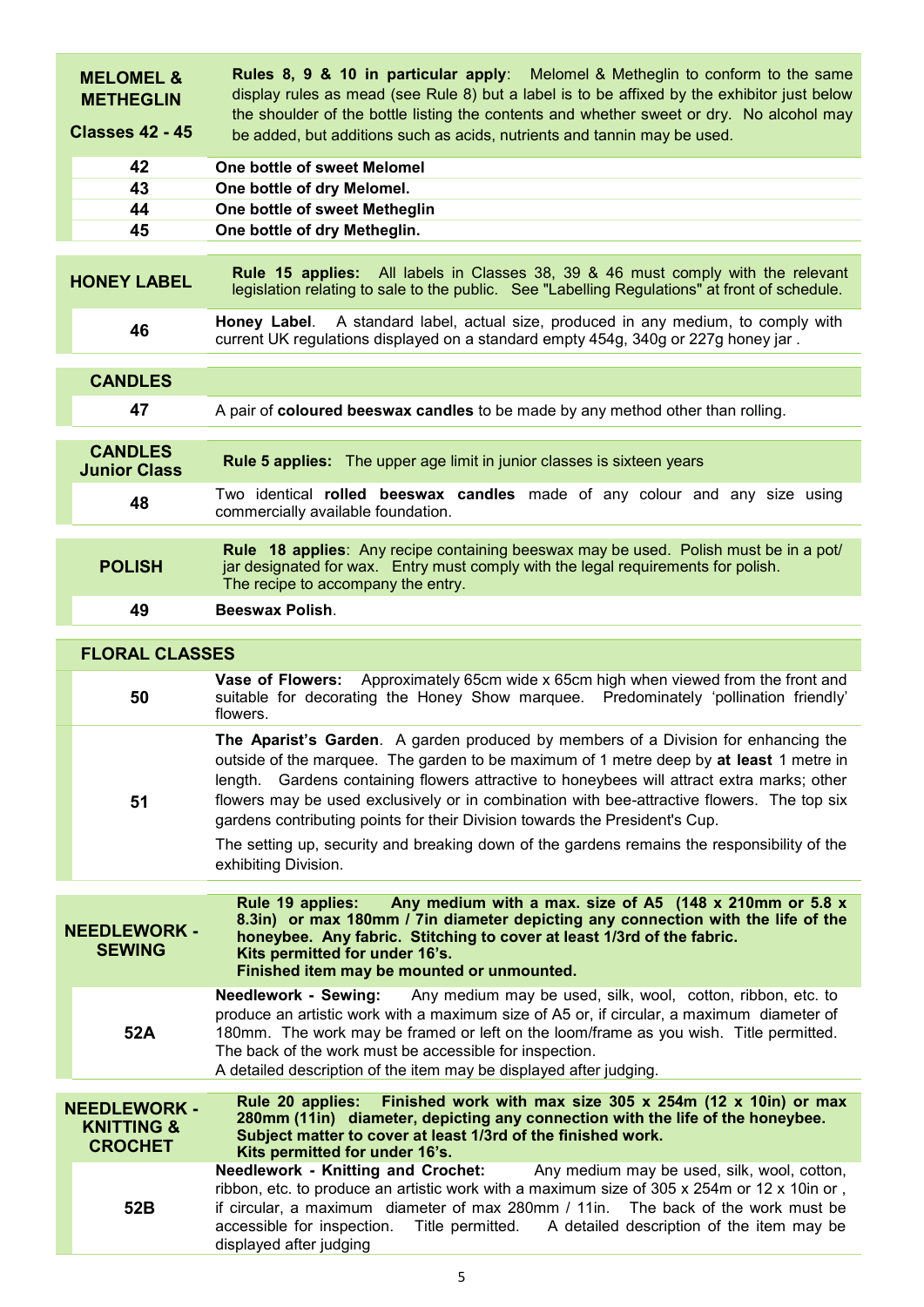# **SPECIAL AWARDS**

The Show Committee reserves the right to award or withhold any of the following cups and trophies.

| <b>Burt Challenge Cup</b>      | Best in classes 11A and 11B (cut comb)                                                                                                                                                                                                                                |
|--------------------------------|-----------------------------------------------------------------------------------------------------------------------------------------------------------------------------------------------------------------------------------------------------------------------|
| <b>Cowan Vase</b>              | Best in classes 1 and 4 (section)                                                                                                                                                                                                                                     |
| <b>Dearman Cup</b>             | Class 39 (12 jars naturally crystallised or soft set)                                                                                                                                                                                                                 |
| <b>Ford Trophy</b>             | Most points in Classes 2, 3, 6, 7, 8, 9, 10 & 12 (honey)                                                                                                                                                                                                              |
| <b>Horton Cake Cup</b>         | Best entry in 22 and 26 (fruit cake)                                                                                                                                                                                                                                  |
| <b>Memorial Cake Knife</b>     | To be retained by the winner of the Horton Cake Cup as a permanent<br>token of their prowess.<br>This is presented annually through an<br>endowment made by friends of the late Mrs M Horton.<br>(Honorary Life Member of EBKA and Central Association of Beekeepers) |
| <b>Mallinson Cup</b>           | Best exhibit in classes 35 and 36 (cast & uncast candles)                                                                                                                                                                                                             |
| <b>Ongar Cup</b>               | <b>Class 5</b> (extractable frame)                                                                                                                                                                                                                                    |
| <b>President's Cup</b>         | Presented to the division whose members gain the highest number of<br>points in all classes.                                                                                                                                                                          |
| <b>Holmes Cup</b>              | Presented to the exhibitor with the highest number of points in all<br>classes.                                                                                                                                                                                       |
| <b>Tidswell Challenge Bowl</b> | Most points in classes 1 to 12 (all honeys)                                                                                                                                                                                                                           |
| <b>Jersey Cup</b>              | Best cake of beeswax in Classes 13                                                                                                                                                                                                                                    |
| W.B.C Cup                      | Highest number of points in Classes 23, 24 and 29 (biscuits, spiced<br>honey drizzle cake and fudge)                                                                                                                                                                  |
| <b>Devall Award</b>            | Novice gaining the highest number of points in all classes and who has<br>won a prize in Classes 19-21.                                                                                                                                                               |
| <b>Essex Chronicle Cup</b>     | Class 38 (12 jars clear)                                                                                                                                                                                                                                              |
| <b>BBKA Blue Ribbon</b>        | For the best exhibit in the Show when over 100 entries are exhibited.                                                                                                                                                                                                 |
| <b>Marconi Trophy</b>          | Best sweet mead (Class 14)                                                                                                                                                                                                                                            |
| A F Gunn Jubilee Shield        | Best metheglin (Classes 44 and 45)                                                                                                                                                                                                                                    |
| <b>Walden Wine Shield</b>      | Best melomel (Classes 42 and 43)                                                                                                                                                                                                                                      |
| <b>G A Taylor Mazer</b>        | Best dry mead (Class 15)                                                                                                                                                                                                                                              |
| <b>Archie Horton Award</b>     | For most points in classes 35, 36 & 47 (candles)                                                                                                                                                                                                                      |

| <b>PRIZES</b>                                         |                   |                   |                   |
|-------------------------------------------------------|-------------------|-------------------|-------------------|
| <b>Classes</b>                                        | <b>First</b>      | <b>Second</b>     | <b>Third</b>      |
| 1 - 50 + 52A and 52B<br>(except 11A, 11B, 32, 33, 34) | £5                | £3                | £2                |
| 11A, 11B & 32                                         | £6                | £3                | £2                |
| 33                                                    | £ 10              | £8                | £5                |
| 34                                                    | £ 20              | £ 10              | £5                |
| 51                                                    | £ $20 + 6$ points | £ $15 + 5$ points | £ $10 + 4$ points |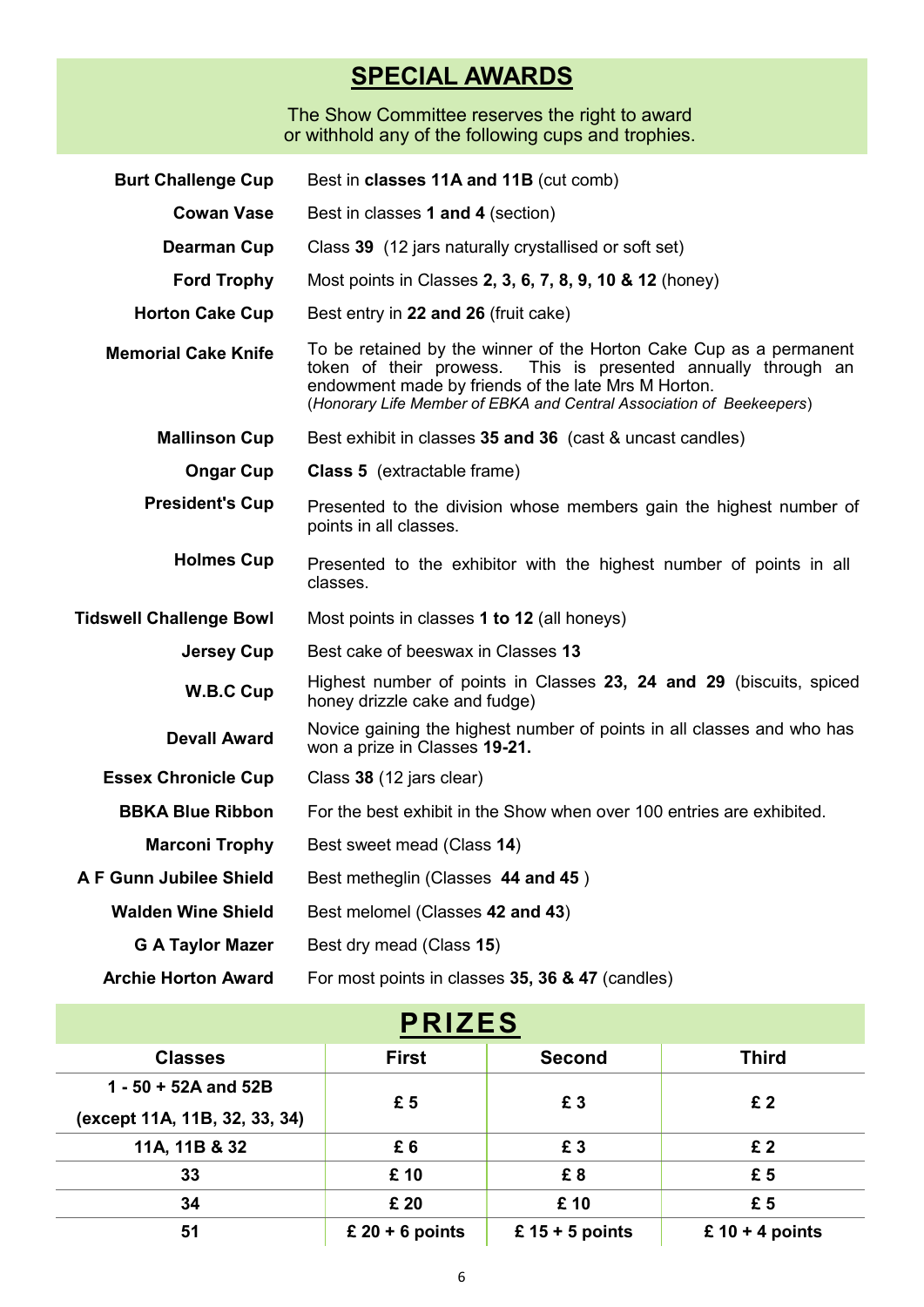## **EBKA SHOW SCHEDULE - RECIPES**

*NB: All quantities in metric*

#### **HONEY FRUIT CAKE – Classes 22 (Adult) and 26 (Junior)**

**NOTE: This recipe will make two 15cm (6in) cakes- select one for your entry and enjoy the other!**

| 225g margarine                      | 150g soft light brown sugar           |
|-------------------------------------|---------------------------------------|
| 125g honey                          | 3 eggs                                |
| 350g self raising flour             | 60ml milk                             |
| 350g mixed dried fruit              | Grated rind of half a lemon or orange |
| Flaked almonds to sprinkle over top |                                       |

Put the honey, sugar and 30ml of milk in a basin and stand in a warm place until it has melted and the sugar dissolved. Allow to cool before using.

> Cream the margarine with the sugar and honey mixture and beat well. Beat the eggs and add them gradually, beating well. Fold in the fruit, grated rind and the sifted flour. Add milk as required to give a soft dropping consistency.

Place the mixture in two greased and lined tins, sprinkle a few flaked almonds on the top and bake at 135 $^{\rm 0}$ C / 275 $^{\rm 0}$ F / gas mark 1  $\,$  for 1¼ hours or a little longer. Allow to cool for about 10 minutes then carefully turn on to a wire rack to cool.

#### **HONEY NUT COOKIES – Classes 23 (Adult) and 27 (Junior)**

125g demerara sugar pinch of salt 15g honey

125g margarine 225g Self raising flour 1 egg, beaten 60g chopped mixed nuts

Cream the margarine with the sugar, then beat in the egg and honey. Sift flour and salt together, gradually beat into the creamed mixture, add the nuts and mix to form a soft dough. Roll into balls the size of walnuts.

> Place on a greased baking sheet well apart and flatten slightly with a wet fork. Bake for about 15 mins. at 350 $^{\rm o}$ F / 175 $^{\rm o}$ C / gas mark 4.

Exhibit six cookies.

#### **SPICED HONEY DRIZZLE CAKE – Classes 24 (Adult) and 28 (Junior)**

| 100g salted butter, plus extra for the tin | 100g light brown soft sugar |
|--------------------------------------------|-----------------------------|
| 100g runny honey                           | 1 large egg                 |
| 100ml milk                                 | 1 tsp mixed spice           |
| $\frac{1}{2}$ tsp ground ginger            | 150g self-raising flour     |

For the glaze:

25g salted butter 25g runny honey

Heat oven to  $180^{\circ}$ C (160 $^{\circ}$ C fan) / 350 $^{\circ}$ F / gas mark 4.

Butter and line a 900g loaf tin with baking parchment.

Beat the butter and sugar with an electric whisk until creamy.

Whisk in the honey, egg, milk, spices and a pinch of salt (don't worry if it curdles slightly, it will become a loose batter), then fold in the flour.

Tip into the prepared loaf tin and bake for 45 mins until a skewer inserted in the middle comes out clean. Leave the cake to cool for 10 mins, then transfer to a wire rack to cool completely.

> For the glaze, melt the butter and honey in a small pan until smooth. Leave to cool until thickened, then drizzle over the top of the cooled cake.

> > Leave to set.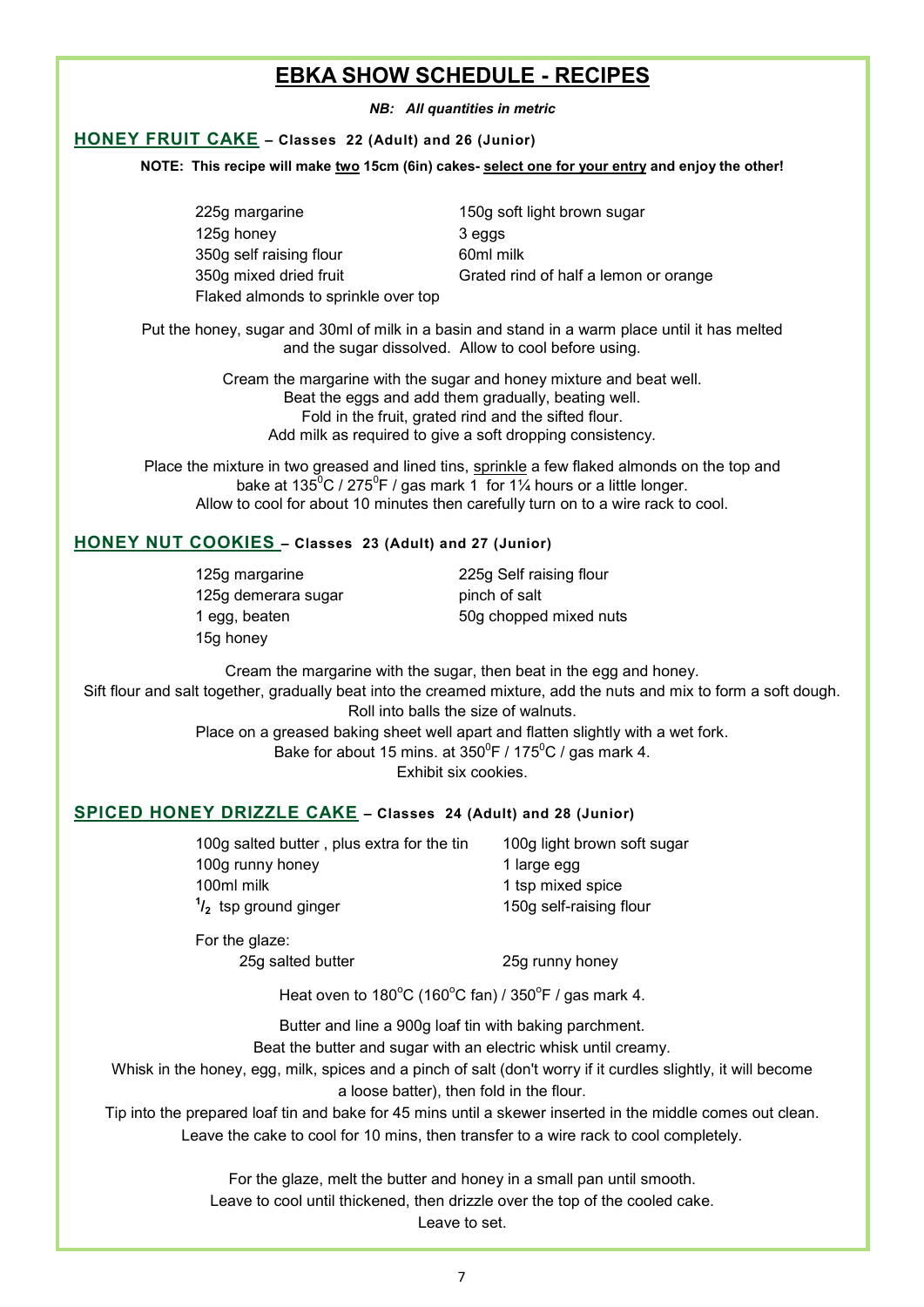#### **APRICOT AND HONEY SCONES – Class 25**

20g baking powder Semi skimmed milk

450g self-raising flour 56g - 84g Beekeeper's own honey to taste<br>20g baking powder 125g soft margarine 1 egg beaten 50g chopped apricots

Warm the honey and 57ml of the milk over a low heat until dissolved. Cool. Pour into a measuring jug and add the beaten egg and sufficient milk to make up a full 256ml of liquid. Sieve the flour with the baking powder and rub in the margarine. Stir in the chopped apricots. Make a well in the centre and pour in the liquid. Mix with a round bladed knife to form a soft dough, knead until smooth. Roll out 20mm thick and cut into 15 rounds using a 57mm fluted cutter. Place close together on a lined baking sheet and brush tops with milk. Bake in a pre-heated oven at 200 $\mathrm{^0C}$  (180 $\mathrm{^0C}$  if fan) / 390 $\mathrm{^0F}$  / gas mark 6 for 10-12 mins until golden top and bottom. Leave to cool.

#### **HONEY FUDGE – Class 29**

450g sugar 15g of honey 1 small tin (170g) evaporated milk 5ml vanilla essence 50g butter or margarine

Mix ingredients well.

Bring to the boil and then raise the temperature very slowly to 115 $^0$ C / 240 $^0$ F / soft ball, stirring carefully all the time. Remove from the heat and stir until it begins to thicken, then beat well and pour quickly into a buttered tin. Cut when firm.

#### **HONEY CINDER TOFFEE – Class 30**

150g granulated sugar 50g honey<br>15ml water 50 Bicarbo

5g Bicarbonate of Soda

Spread sugar over base of saucepan, add honey and 1 tbsp water.

Bring to the boil while stirring gently to allow sugar to dissolve.

Once temperature reaches 150<sup>8</sup>C / 300<sup>0</sup>F) (hard crack) quickly add bicarbonate of soda and stir vigorously until just mixed in.

This mixture will be **very hot** and will burn if in contact with skin.

Pour the foaming mixture into a silicon mould about 15x15cm or 20x20cm.

Let it stand without disturbing until cold (a few minutes).

Break into pieces and keep in an airtight container.

#### **HONEY AND MALT WHOLEMEAL LOAF – Class 31**

450g strong wholemeal flour 50g fresh yeast<br>10g honey 50 sea salt  $10q$  honey 10g malt<br>1 x 200mg Vit C tablet (crushed) 200ml warm water  $1 \times 200$ mg Vit C tablet (crushed)

Crumble the yeast into the warm water and add the malt and Vit. C. Thoroughly mix. Crush the sea salt and rub into the flour with the vegetable lard. Make a well in the flour. Now add honey to the yeast mix.

Add this liquid to the flour and mix.

Knead the dough - adding a little more flour if too wet, or a little more warm water if too dry.

Divide the dough into two equal parts (preferably by weighing).

Shape each piece and place into greased 450g loaf tins.

Cover tins with lightly oiled polythene and leave in a warm place to rise.

Whilst dough is rising, preheat oven to 230 $\mathrm{^0C}$  / 450 $\mathrm{^0F}$  / gas mark 8.

Allow dough to rise until the crest of the dome is about 25mm higher than the tin.

Bake for approximately 35 minutes - checking after 20 minutes that top is not browning too quickly (turn down heat if it is).

Loaf is ready when it turns out of tin easily and has a hollow sound when tapped on its bottom. Choose the better of your two loaves for your entry in the Show (if you can't make up your mind, make two entries and enter them both).

NOTE: If fresh yeast is not available then use dried yeast according to the directions on its packet. Different types need different treatment.

Vit. C is not essential but it helps the fermentation.